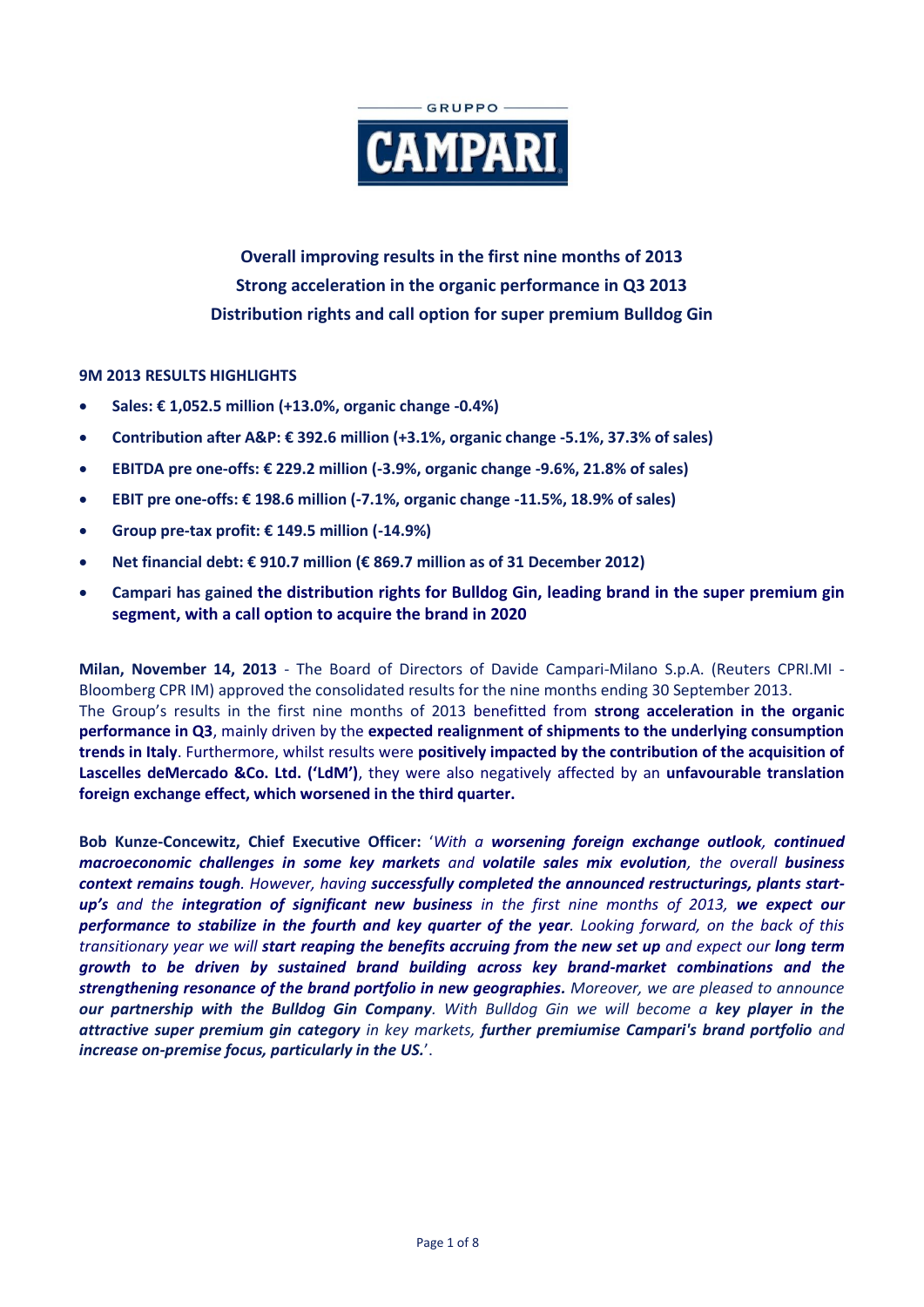|                                       | 9M 2013            | 9M 2012            | Reported | <b>Organic</b> | <b>Forex</b> | <b>Perimeter</b> |
|---------------------------------------|--------------------|--------------------|----------|----------------|--------------|------------------|
|                                       | $\epsilon$ million | $\epsilon$ million | change   | change         | impact       | impact           |
| <b>Net sales</b>                      | 1,052.5            | 931.6              | $+13.0%$ | $-0.4%$        | $-3.0%$      | $+16.4%$         |
| Contribution after A&P <sup>(1)</sup> | 392.6              | 381.0              | $+3.1%$  | $-5.1%$        | $-2.7%$      | $+10.9%$         |
| <b>EBITDA</b> pre one-offs            | 229.2              | 238.4              | $-3.9%$  | $-9.6%$        | $-2.4%$      | $+8.1%$          |
| <b>EBITDA</b>                         | 224.5              | 236.1              | $-4.9%$  | $-10.2%$       | $-2.4%$      | $+7.7%$          |
| <b>EBIT pre one-offs</b>              | 198.6              | 213.9              | $-7.1%$  | $-11.5%$       | $-2.3%$      | $+6.6%$          |
| <b>EBIT</b>                           | 193.9              | 211.6              | $-8.4%$  | $-12.2%$       | $-2.3%$      | $+6.1%$          |
| Group pre-tax profit                  | 149.5              | 175.7              | $-14.9%$ |                |              |                  |

### **CONSOLIDATED P&L FOR THE FIRST NINE MONTHS ENDED 30 SEPTEMBER 2013**

(1) EBIT before SG&A.

In the first nine months of 2013 **Group sales** totalled **€ 1,052.5 million** showing a reported growth of **+13.0%.** The **sales organic change** was **-0.4%**, driven by an **acceleration in the organic sales growth in the third quarter (+5.2%)**, led by positive performance in some key markets as well as an improving trend in Italy. In particular, although the Italian market was still affected by a weak consumption trend, its improved performance was driven by the **expected realignment of shipments to the underlying consumption trends**. In the first nine months of 2013, the **exchange rates effect** was a negative **-3.0%** and the **perimeter effect** was positive at **+16.4**%, driven by the newly-acquired LdM.

It should be noted that, in the first part of 2013, the overall negative organic sales change was mainly attributable to the technical effect on the 2013 first quarter results of the so called article 62<sup>1</sup> (introducing a binding time limit to the payment terms that can be extended to clients) on the summer load program in Italy (a commercial initiative usually implemented in the first months of the year ahead of the summer seasonality consumption peak). The consequence was a **'one-off' destocking effect** by the trade of **€ 25 million** on sales in the first quarter of 2013, which determined a **significant deterioration of the sales mix and, consequently, a negative impact on operating margins**. Moreover, the impact of the new LdM business, although in line with plans both in absolute terms and marginality, generated a **dilution in the Group margins due to the weight of the lower margin sugar and merchandise activities** in the acquired business. This **dilution progressively lessened throughout the year, driven by a lower seasonality of the lower margin sugar and merchandise business** than the core spirits&wines, compared to the first part of the year.

**Gross margin** was **€ 567.3 million**, up by **+3.7%** (**-3.6% organic change**) or 53.9% of sales.

**Advertising and promotion spending (A&P)** was up by +5.3% to **€ 174.6 million**, or 16.6% of sales (17.8% of sales in the first nine months of 2012), including the LdM business.

**Contribution after A&P** (gross margin after A&P) was up by +3.1% to **€ 392.6 million** (**-5.1% organic change**) or 37.3% of sales.

**Structure costs**, i.e. selling, general and administrative costs, increased by **+16.1%**, or 18.4% of sales, mainly as a result of the consolidation of LdM.

**EBITDA pre one-offs** was **€ 229.2 million** (-**3.9%**, **-9.6% organic change**) or **21.8%** of sales.

**EBITDA** reached **€ 224.5 million** (-4.9%) or 21.3% of sales.

**EBIT pre one-offs** was **€ 198.6 million** (**-7.1%, -11.5% organic change**) or **18.9%** of sales.

**EBIT** reached **€ 193.9 million** (-8.4%) or 18.4% of sales.

 $\overline{a}$ 

**Net negative one-offs** of **€ (4.7) million** in the first nine months of 2013 (€ (2.3) million in the first nine months of 2012), mainly attributable to restructuring programs implemented in Italy, Jamaica and, to a lesser extent, other Group's subsidiaries as well as other net non-recurring charges.

**Group pre-tax profit** reached **€ 149.5 million**, down by -14.9%.

 $1$  Article 62 of Law n. 27/2012 (effective from 24 October 2012) introduced in Italy new restrictions for food&beverage companies in terms of time limits to the payment terms that can be extended to the clients (60 days for non-perishable products and 30 days for perishable products).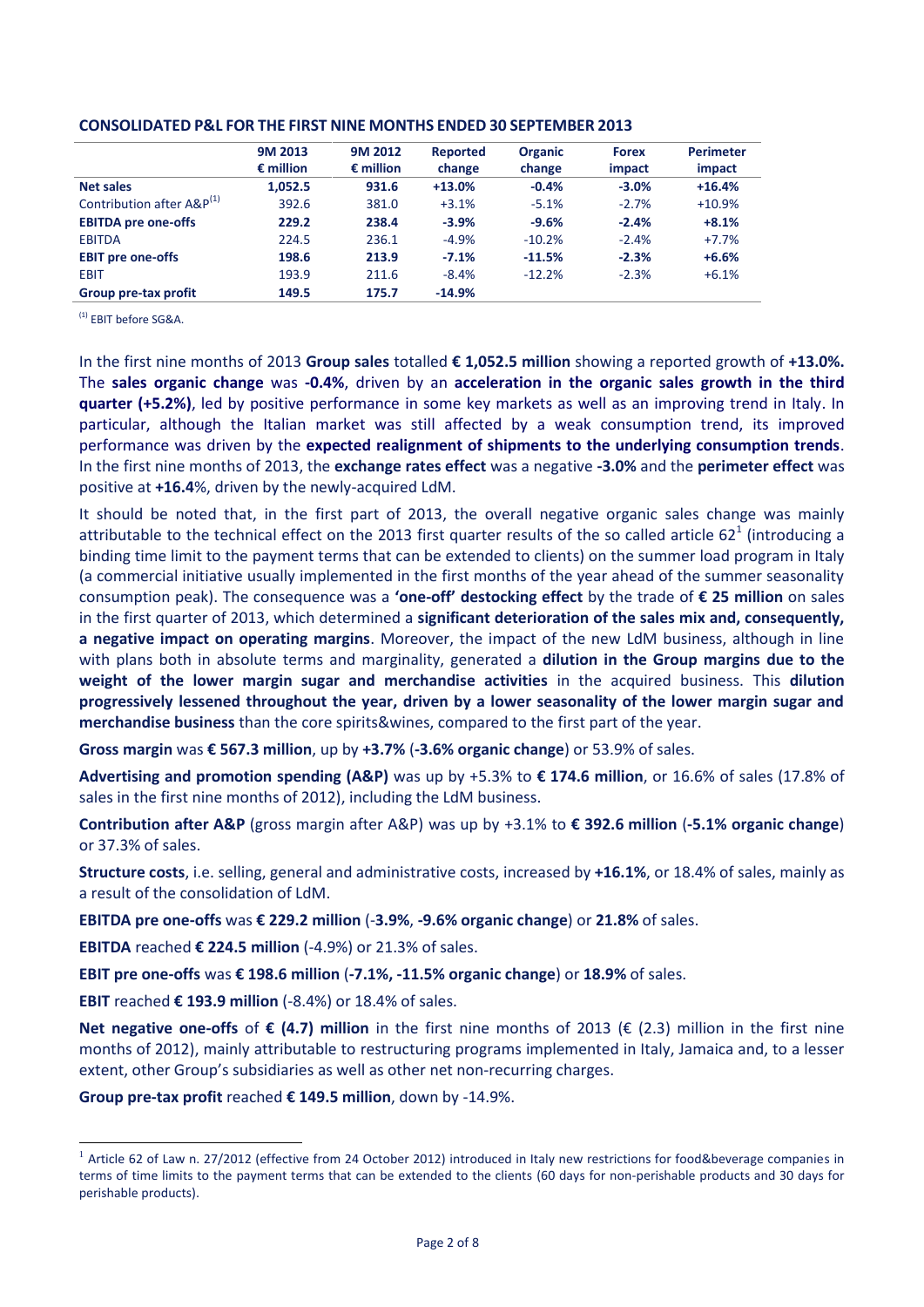As of 30 September 2013, **net financial debt** stood at **€ 910.7 million** (€ 869.7 million as of 31 December 2012), after a total acquisition outlay of € 27.0 million, of which € 12.9 million for the US distribution rights of LdM and € 14.1 million for Australian bottler Copack Beverage LP.

# **CONSOLIDATED SALES OF THE FIRST NINE MONTHS OF 2013**

Looking at sales by region in the first nine months of 2013, the **Americas** (**42.4%** of total Group sales) posted an **overall growth** of **+35.9%**, with an **organic increase** of **+4.3%**, a perimeter effect of +37.8% thanks to LdM, and an exchange rate effect of -6.2%. In the **US** (20.9% of total Group sales) sales registered an **organic increase of +3.7%**, driven by double digit growth in the **Wild Turkey franchise**, behind Wild Turkey bourbon and American Honey, and **Campari**. **SKYY franchise** was flat vs. last year due to shipment phasing. The perimeter effect was positive by +3.4% (due to LdM) and the exchange rate effect was negative by -2.8%. Sales in **Brazil** (5.1% of total Group sales) registered a **slightly negative organic change of -0.5**%, driven by the slowdown of local brands (Dreher, Old Eight and Drury's) which was in part offset by the **continued strong performances of the SKYY, Sagatiba and Campari premium brands**. Sales in the **other Americas** (16.3% of total Group sales) showed an **organic growth of +12.3%**, mainly driven by a strong performance in **Argentina** (Campari and Old Smuggler). Perimeter change in the other Americas was +208.9%, driven by the first time consolidation of LdM (**Jamaica reaching 9.2% of Group sales** in the first nine months of 2013). The exchange rate effect was -12.9%.

The **Italian market** (25.4% of total Group sales) recorded an **overall decline of -5.6%**, attributable to an **organic performance of -5.9%** and a positive perimeter effect of +0.3%. The negative organic performance in the first nine months of 2013, mainly due to **the weak consumption trend**, was positively impacted by a strong **acceleration in the organic performance in the third quarter 2013** (**+24.5%**) driven by the expected realignment of shipments to the underlying consumption trends. Organic performance was driven by a **continued sustained growth of Aperol (+10.2%)** and a strong recovery of the other key brands (**Campari, Campari Soda** and **SKYY Vodka**) in the third quarter of 2013. Notwithstanding the continued tough economic environment still affecting the consumer sentiment, long aperitifs (**Campari** and **Aperol**) returned to a positive consumption trend and outperformed the local market. The **wine portfolio declined** in the first nine months of 2013, suffering from a continued slowdown in the restaurant channel due to a weak consumption environment. **Soft drinks** were also heavily affected by the overall slowdown in consumption in the traditional day-bars channel.

Sales in the **rest of Europe** (22.2% of total Group sales) **grew by +4.6%** overall, driven by an organic growth of +0.7%, a perimeter effect of +5.0%, due to a new distribution agreement in Germany as well as LdM, and an exchange rate effect of -1.1%. In the first nine months of 2013 **Germany** recorded an **organic change of -4.9%**, as the expected softness of Aperol was not entirely offset by the **continued positive growth across the rest of core spirits portfolio, particularly Campari, SKYY** and **GlenGrant**. **Russia** on the contrary **was up +30.3%** showing **strong results across the key Cinzano** and **Mondoro** brands. With regard to the other European markets, **UK** and **Belgium showed a positive trend driven by Aperol**.

Sales in the **rest of the world** (including Global Travel Retail), which accounted for **10.0% of total Group sales** grew by **+8.6%** overall, with an **organic change of -3.2%** and an exchange rate effect of -5.7%. Perimeter change was +17.5% thanks to LdM. The organic sales decline was driven by a **negative performance in Australia** of **-6.8%** in the first nine months of 2013, although showing an improving trend in the third quarter. The decline was due to the weak shipments of the Wild Turkey franchise, related to the heightened competitive pressure on the core bourbon and RTD and the Riccadonna sparkling wines. The shipment performance, also affected by tough comps, was in part offset by **highly positive trends in SKYY**, **Espolón** and **Aperol**. A positive development was also achieved in the region's other key markets, including **China, New Zealand, South Africa, Nigeria** and **GTR**.

Looking at **sales by the key brands**, regarding **spirits** (74.7% of Group sales) **Campari** registered an organic growth of **+7.1%** in the first nine months of 2013 on the back of improving trends in **Italy** as well as **continued strong performances in Argentina**, **USA**, **Germany** and **Nigeria. Aperol** had an **organic performance of -2.5%**, positively impacted by a strong **recovery in the third quarter (+13.4%)** driven by Italy and a continued **strong positive trend in all other international markets. SKYY** sales achieved **an organic growth of +1.8%**, **affected**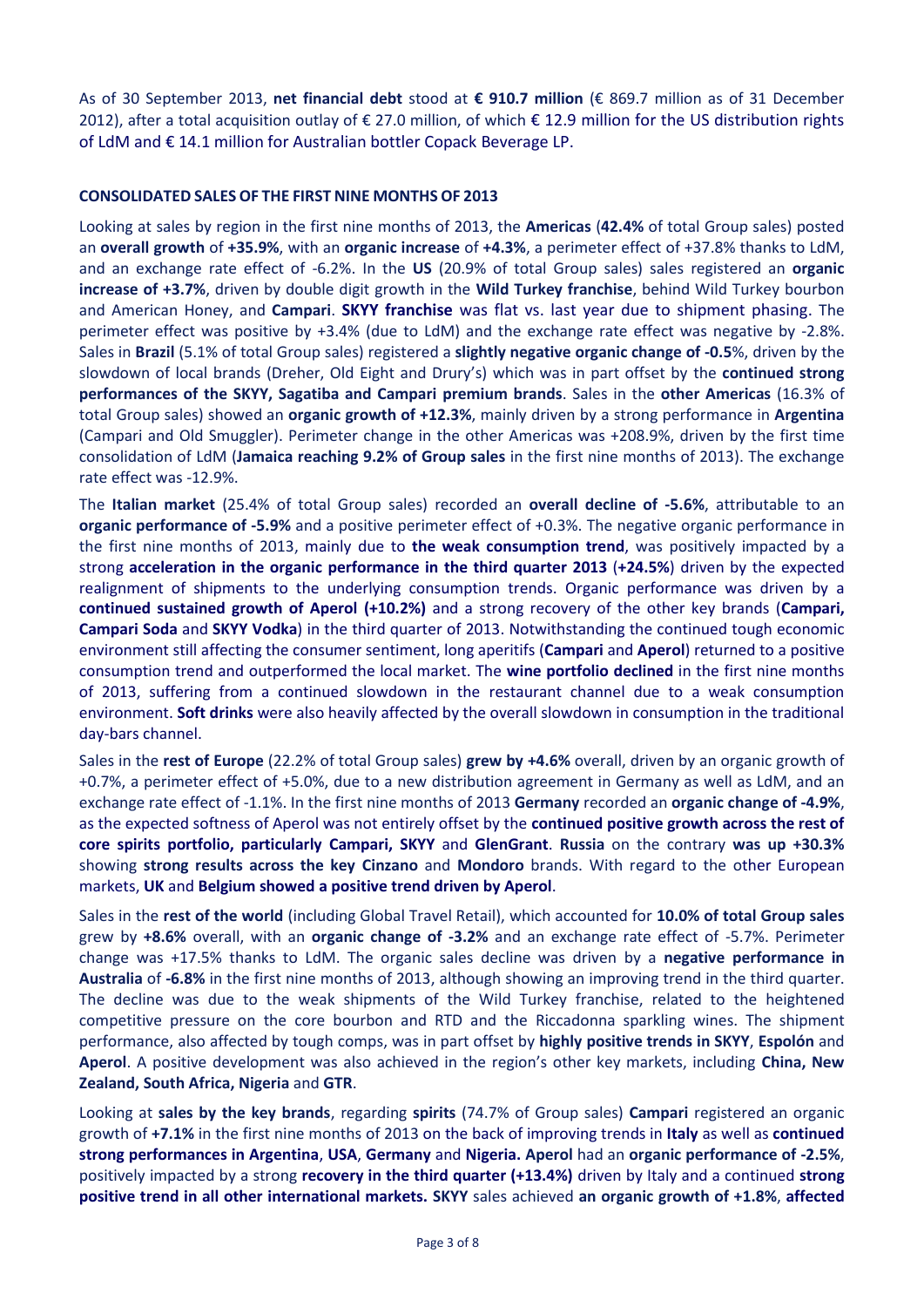by soft shipments in **US** due to phasing issues. Positive momentum continued behind the SKYY Infusions. A successful performance continued in high potential markets, particularly **Brazil, Germany, South Africa** and **China.** The **Wild Turkey** franchise registered an **organic growth of +4.7%**, thanks to double digit growth in **US**, partly offset by **softness in Australia and Japan** as well as a tough comp base (+20.2% in the first nine months of 2012). The overall growth started benefitting from innovation activity, kicked off in the second half of September. **Campari Soda** declined by -6.2%, notwithstanding a very positive performance in the third quarter of 2013, as the underlying performance is negatively affected by the very challenging environment and weak trading conditions in day bars channel and off trade in Italy. The **Brazilian brands** posted negative results in the first nine months of 2013, down **-7.0%**, affected by the general consumption slowdown in Brazil. The **Tequila** portfolio registered a continued organic growth of **+7.5%**, driven by both **Espolón** and **Cabo Wabo** in the key US market. **GlenGrant** registered an organic growth of **+0.4%**, driven by the positive performance in Germany, GTR and Japan, which more than offset a weak performance in the core Italian market.

In terms of **wines**, which accounted for 12.3% of total sales, **Cinzano vermouths** registered an organic growth of **+3.6%**, driven by **the positive performances in Russia, Germany** and **Argentina** which offset the category weakness in the rest of developed markets. Sales of **Cinzano sparkling wines** were flat at **-0.1%**, driven by the continued double digit performance in Russia offsetting the weakness registered in low season in Germany and Italy. **Other sparkling wines** (**Riccadonna, Odessa** and **Mondoro**) grew organically by **+26.2%** driven by a strong trend of Mondoro in Russia, whilst **still wines** (mainly **Sella&Mosca**, **Enrico Serafino** and **Teruzzi&Puthod**) declined due to the continued weakness in the Italian on premise channel.

In terms of **soft drinks** (6.5% of total sales), **Crodino** declined by **-21.3%, heavily affected** by the very challenging trading and consumer environment in day bars and off trade channels in Italy.

# **OTHER INITIATIVES**

## **DISTRIBUTION RIGHTS AND CALL OPTION ON BULLDOG GIN**

Gruppo Campari has gained the **distribution rights for Bulldog Gin**, **an independently owned brand with a leading position in the premium gin segment**. Bulldog Gin is today **available in over 25 countries** and has a strong concentration in Europe. According to the agreement, starting in 2014 until 2020, **Gruppo Campari will distribute Bulldog Gin worldwide in the duty-free channel and in most of the markets where Campari has its own marketing and sales organisations, including the US**. In all the other markets, Bulldog Gin will continue to be distributed by the brand's owner. Moreover, the agreement grants Gruppo Campari a **call option to acquire the Bulldog Gin company assets**, including the brand, inventory, production and distribution contracts. The option will be **exercisable as of 2020 based on Bulldog's achievement of targets during 2019**  which are already agreed by the parties. **Based on the full achievement of the targets agreed by the parties, the deal would imply an expected CAAP multiple of 7.2 times in 2019**. This multiple is based on the total CAAP achieved by Bulldog Gin in the markets managed by Gruppo Campari as well as in third-party markets.

Bulldog Gin, distilled in England, is recognised as a very smooth and mixable gin, based on a distinctive blend of 12 botanicals from eight countries. An iconic eye-catching, deep charcoal grey heavy glass bottle complements the distinctively British name. Since its launch in 2007, Bulldog Gin has established itself as a contender in the premium gin segment, with a track record of strong acceptance by the trade and consumers in all major markets as well as impressive global volume growth over the last few years.

The agreement represents for Gruppo Campari an opportunity to **become a key player in the attractive super premium gin category** in key markets by acquiring the distribution of a super-premium brand with growth potential **with the option to eventually acquire the brand**; **complement Campari's existing portfolio** currently including premium gin Bankes with super premium gin Bulldog; **further premiumise Campari's brand portfolio** and **increase on-premise focus, particularly in the US**.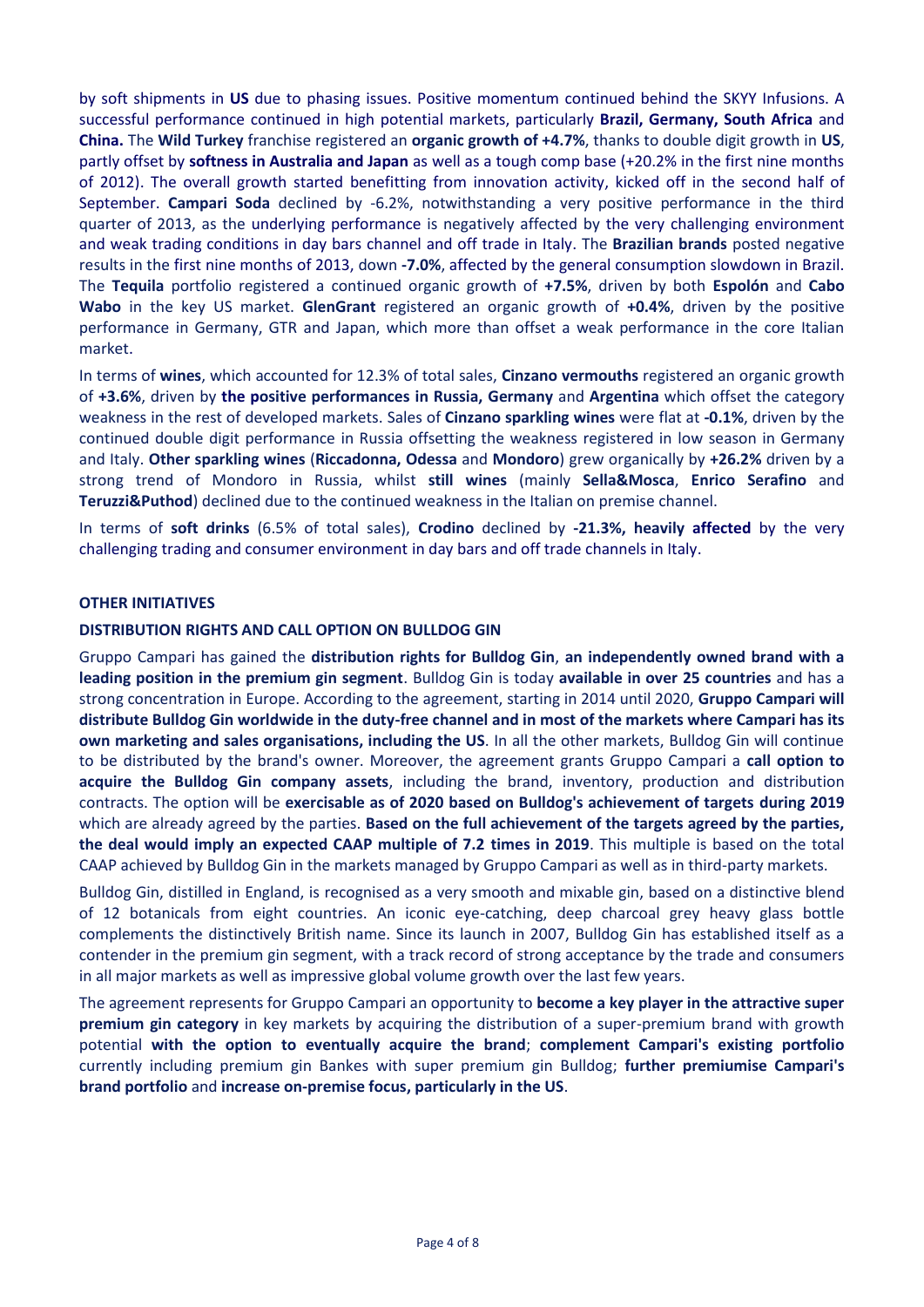### **NEW ROUTE-TO-MARKET IN SPAIN**

True to its **overall strategy to establish and strengthen local in-market presence in key markets where it has reached critical mass**, Gruppo Campari will **set up a full in-market distribution company in Spain**. The newly established company will be **responsible for the sales and marketing of the Campari brand portfolio in Spain**, currently including Campari, Frangelico, Aperol and Cinzano, as well as the export into Portugal and Andorra. The commercial activity will **start on April 1st 2014**. Until March 31st 2014, the Gruppo Campari brands will continue to be distributed in the Spanish territory by the current distribution partners. The initiative is for Gruppo Campari a key **opportunity to become a key player in the Spanish market**, in particular by leveraging the strong growth potential for Aperol.

*The Executive responsible for preparing Davide Campari-Milano S.p.A.'s financial reports, Paolo Marchesini, certifies pursuant to article 154 bis, paragraph 2 of the Legislative Decree 58/1998 - that the accounting disclosures in this statement correspond to the accounting documents, ledgers and entries.* 

## *ANALYST CONFERENCE CALL*

At **1:00 pm (CET) today, November 14 2013**, Campari's management will hold a conference call to present the Group's 2013 nine months results. To participate, please dial one of the following numbers:

- **from Italy: 02 8058 811**
- **from abroad: +44 1212 818003**

The **presentation slides** can be downloaded before the conference call from the main investor relations page on Gruppo Campari's website, at

<http://www.camparigroup.com/en/investors>

A **recording of the conference call** will be available from today, November 14 until Thursday, November 21 2013.

To listen to it, please call the following numbers:

- **from Italy: 02 72495**
- **from abroad: +44 1212 818005** (access code: **707#**).

#### **FOR FURTHER INFORMATION**

**Chiara Garavini** Tel.: +39 02 6225 330 Email: [chiara.garavini@campari.com](mailto:chiara.garavini@campari.com)

**Alex Balestra** Tel. : +39 02 6225 364 Email: alex.balestra@campari.com

http://www.camparigroup.com/en/investor http://www.camparigroup.com/en http://www.youtube.com/campariofficial

### **Investor Relations Corporate Communications**

**Chiara Bressani** Tel. : +39 02 6225 206 Email[: chiara.bressani@campari.com](mailto:chiara.bressani@campari.com)

**Enrico Bocedi** Tel.: +39 02 6225 680 Email: enrico.bocedi@campari.com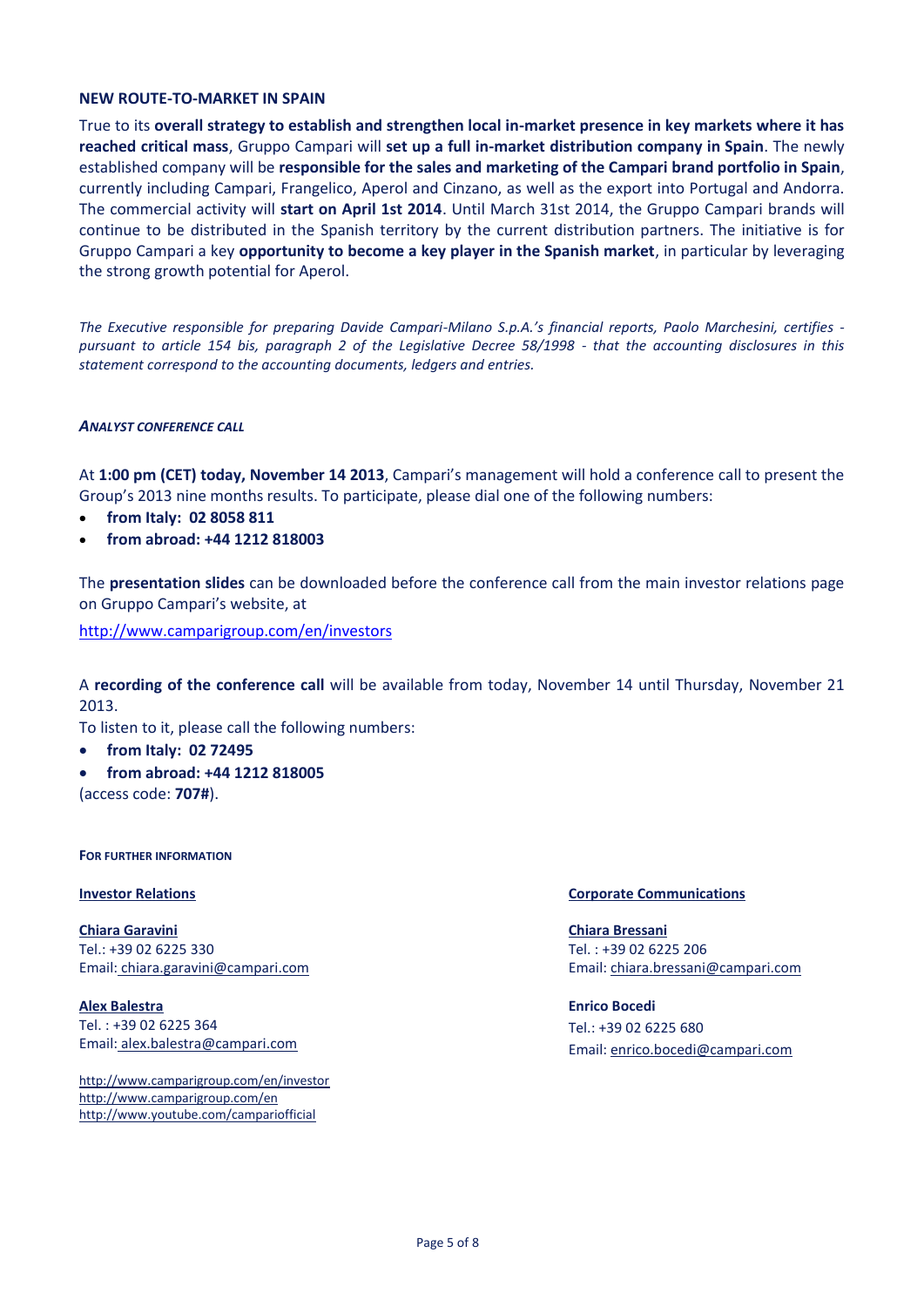### **ABOUT GRUPPO C[AMPARI](http://www.camparigroup.com/en/index.shtml)**

Davide Campari-Milano S.p.A., together with its affiliates ('Gruppo Campari'), is a major player in the global beverage sector, trading in **over 190 nations** around the world with leading positions in Europe and the Americas. The Group was founded in 1860 and today is **the sixth-largest player worldwide** in the premium spirits industry. The Group's portfolio, with over 50 brands, spans spirits, the core business, wines and soft drinks. Internationally-renowned brands include **[Aperol,](http://www.aperol.com/?http%3A//www.aperol.com/) [Appleton,](http://www.appletonestate.com/) [Campari,](http://www.campari.com/) [Cinzano,](http://www.cinzano.com/) [SKYY Vodka](http://www.skyy.com/) and [Wild Turkey](http://www.wildturkeybourbon.com.au/)**. Headquartered in Sesto San Giovanni, Italy, Campari owns 16 plants and 4 wineries worldwide and has its own distribution network in 16 countries. The Group employs over 4,000 people. The shares of the parent company, Davide Campari-Milano S.p.A. (Reuters CPRI.MI - Bloomberg CPR IM), are listed on the Italian Stock Exchange since 2001. For more information: [http://www.camparigroup.com.](http://www.camparigroup.com/) Please enjoy our brands responsibly

**- Appendix to follow -**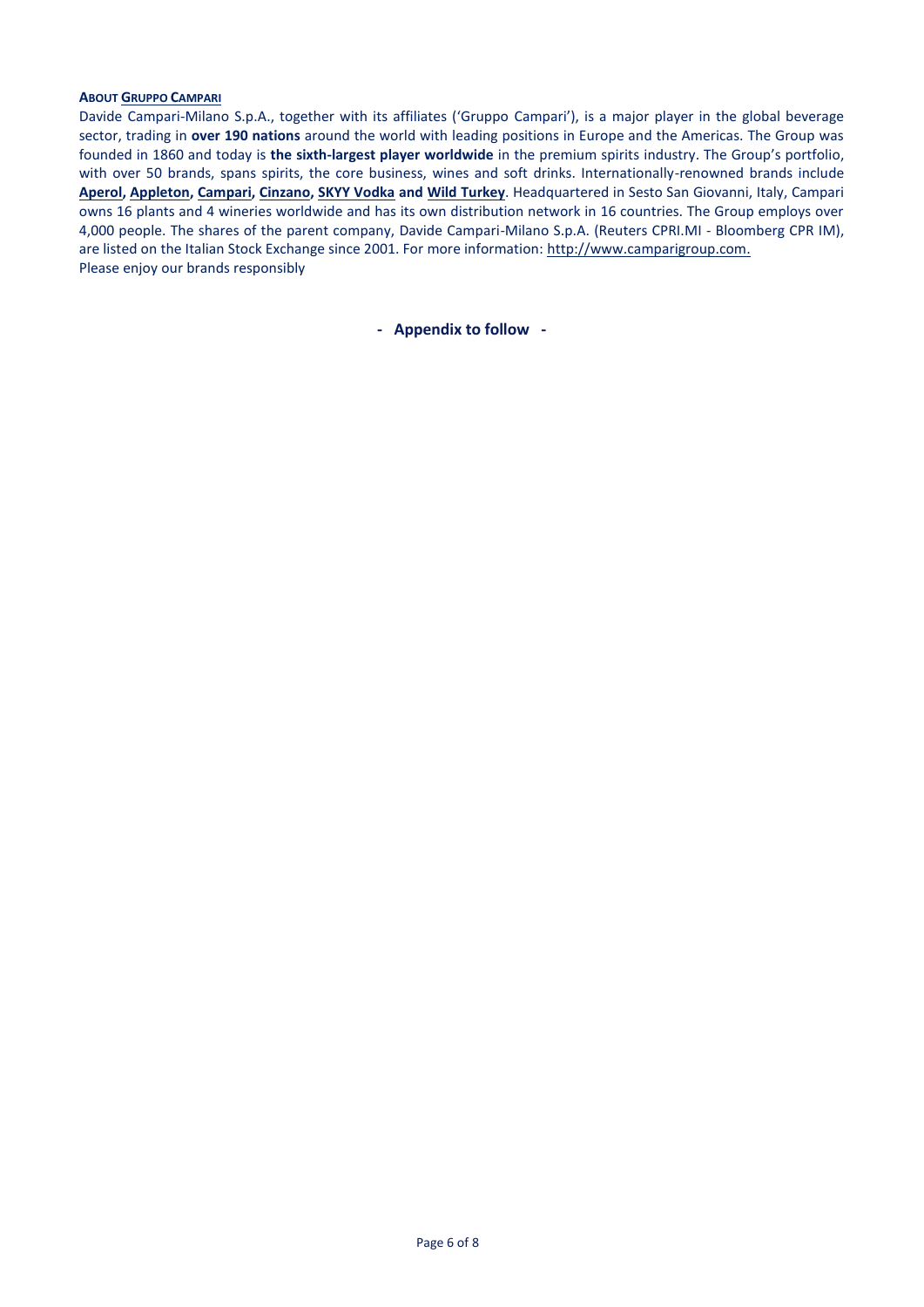#### **GRUPPO CAMPARI**

## **Consolidated net revenues by geographic area**

|                                 | 1 January-30 September 2013 |        | 1 January-30 September 2012 | %      |         |
|---------------------------------|-----------------------------|--------|-----------------------------|--------|---------|
|                                 | $\epsilon$ million          | %      | $\epsilon$ million          | %      | change  |
| Americas                        | 446.1                       | 42.4%  | 328.2                       | 35.2%  | 35.9%   |
| Italy                           | 267.0                       | 25.4%  | 282.8                       | 30.4%  | $-5.6%$ |
| <b>Rest of Europe</b>           | 234.1                       | 22.2%  | 223.8                       | 24.0%  | 4.6%    |
| Rest of the world and duty free | 105.2                       | 10.0%  | 96.8                        | 10.4%  | 8.6%    |
| <b>Total</b>                    | 1,052.5                     | 100.0% | 931.6                       | 100.0% | 13.0%   |

| <b>Breakdown of % change</b>    | Total % change | Organic growth | <b>External growth</b> | <b>Exchange rate effect</b> |
|---------------------------------|----------------|----------------|------------------------|-----------------------------|
| Americas                        | 35.9%          | 4.3%           | 37.8%                  | $-6.2%$                     |
| Italy                           | $-5.6%$        | $-5.9%$        | 0.3%                   | 0.0%                        |
| <b>Rest of Europe</b>           | 4.6%           | 0.7%           | 5.0%                   | $-1.1%$                     |
| Rest of the world and duty free | 8.6%           | $-3.2%$        | 17.5%                  | $-5.7%$                     |
| <b>Total</b>                    | 13.0%          | $-0.4%$        | 16.4%                  | $-3.0%$                     |

# **Consolidated net revenues by segment**

|                               |                    | 1 January-30 September 2013 |                    | 1 January-30 September 2012 |          |  |
|-------------------------------|--------------------|-----------------------------|--------------------|-----------------------------|----------|--|
|                               | $\epsilon$ million | %                           | $\epsilon$ million | %                           | change   |  |
| <b>Spirits</b>                | 785.5              | 74.7%                       | 729.4              | 78.3%                       | 7.7%     |  |
| Wines                         | 129.8              | 12.3%                       | 111.0              | 11.9%                       | 16.9%    |  |
| Soft drinks                   | 68.3               | 6.5%                        | 80.2               | 8.6%                        | $-14.8%$ |  |
| Other revenues <sup>(1)</sup> | 68.9               | 6.5%                        | 11.0               | 1.2%                        | 526.1%   |  |
| <b>Total</b>                  | 1.052.5            | 100.0%                      | 931.6              | 100.0%                      | 13.0%    |  |

|                               |                |                |                        | <b>Exchange rate</b> |
|-------------------------------|----------------|----------------|------------------------|----------------------|
| <b>Breakdown of % change</b>  | Total % change | Organic growth | <b>External growth</b> | effect               |
| <b>Spirits</b>                | 7.7%           | 0.1%           | 10.7%                  | $-3.1%$              |
| <b>Wines</b>                  | 16.9%          | 4.1%           | 16.7%                  | $-3.9%$              |
| Soft drinks                   | $-14.8%$       | $-15.2%$       | 0.5%                   | $-0.1%$              |
| Other revenues <sup>(1)</sup> | 526.1%         | 24.7%          | 508.5%                 | $-7.1%$              |
| <b>Total</b>                  | 13.0%          | $-0.4%$        | 16.4%                  | $-3.0%$              |

(1) Include sales of finished products that do not fall into the product categories that represent the Group's core business (spirits, wines and soft drinks), totalling € 52.0 million; sales to third parties of raw materials and semi-finished goods, mainly new-production and aged liquid, totalling € 12.8 million; revenue from bottling activities carried out on behalf of third parties, totalling € 4.1 million.